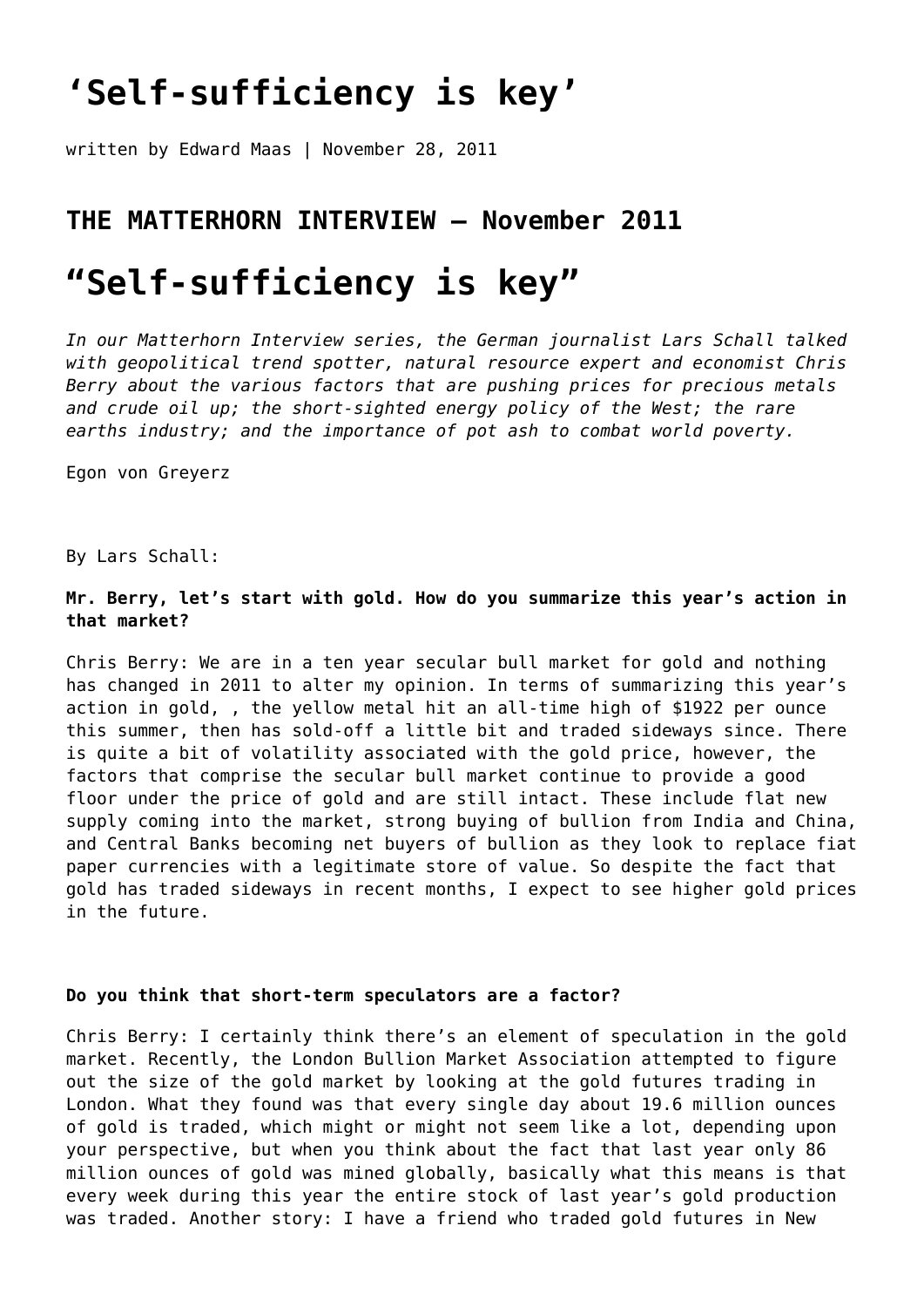York and happened to be at work on September 11, 2001. He said that none of the traders could understand what was happening as gold was up \$10. Today gold routinely moves \$10 and oftentimes more in a day which tells me there is more activity in the gold futures markets and opportunity for speculators.

#### **What does this tell you?**

Chris Berry: It tells me that speculation is certainly a factor in the gold market. The fact that just in London alone, last year's entire stock of gold is traded every single week is telling. The volatility in the price of gold is another indicator. This ignores the activity in New York futures trading, in Shanghai, and in other futures markets around the world. Exchange Traded Funds have also given the masses a way to speculate in the gold bullion market as well. This type of speculative trading adds volatility to the markets, which adds to the uncertainty and direction of global economies. Overall, however, the credit bubble and the resulting debt crisis that we now face in the Eurozone and also in the United States more than anything, I think, has pushed gold higher and will continue to do so as Western Governments "kick the can" down the road delaying any resolution of this crisis. I don't see any short-term resolution for this. If you have a longterm view, gold bullion is a great place to be.

## **Given the development of gold during the last ten years, why would you say that gold isn't in a bubble yet?**

Chris Berry: Gold is not in a bubble for a number of different reasons. We've mentioned a couple of the reasons already, but they bear repeating. Number one: consumers in countries like China and India are now buyers of gold and silver because of their rising disposable income and rising quality of life. These citizens want to protect their newfound wealth by buying physical gold and physical silver. China was on a silver standard until the 1930s and so the idea of a currency backed by hard assets is not a foreign idea to them. Number two: Central Banks are net buyers of gold bullion. I have seen reports of Central Banks accumulating a net total of 500 tonnes of gold bullion in 2011. This is up from a total of 77 tonnes in 2010. Previous to this, Central Banks were net sellers. From China, to Mexico, to Kazakhstan, Central Banks around the world are rushing to a store of value – that store is in gold just as it has been for centuries. Number three: New supply of gold coming onto the market is flat and has been for the past several years. If demand continues to increase, senior mining companies will need to "replace ounces" which bodes well for junior gold mining and exploration companies going forward. Number four: Newfound interest on the part of investors in "owning" bullion through exchange traded funds. I recently looked at the size of GLD, the exchange traded fund which is supposedly backed by gold bullion. The fund has been in existence for seven years and has roughly US \$64 billion in assets which is larger than the gross domestic product of 142 countries throughout the world. Number five: perhaps the biggest reason for gold's ascent is the economic situation both the United States and the Eurozone find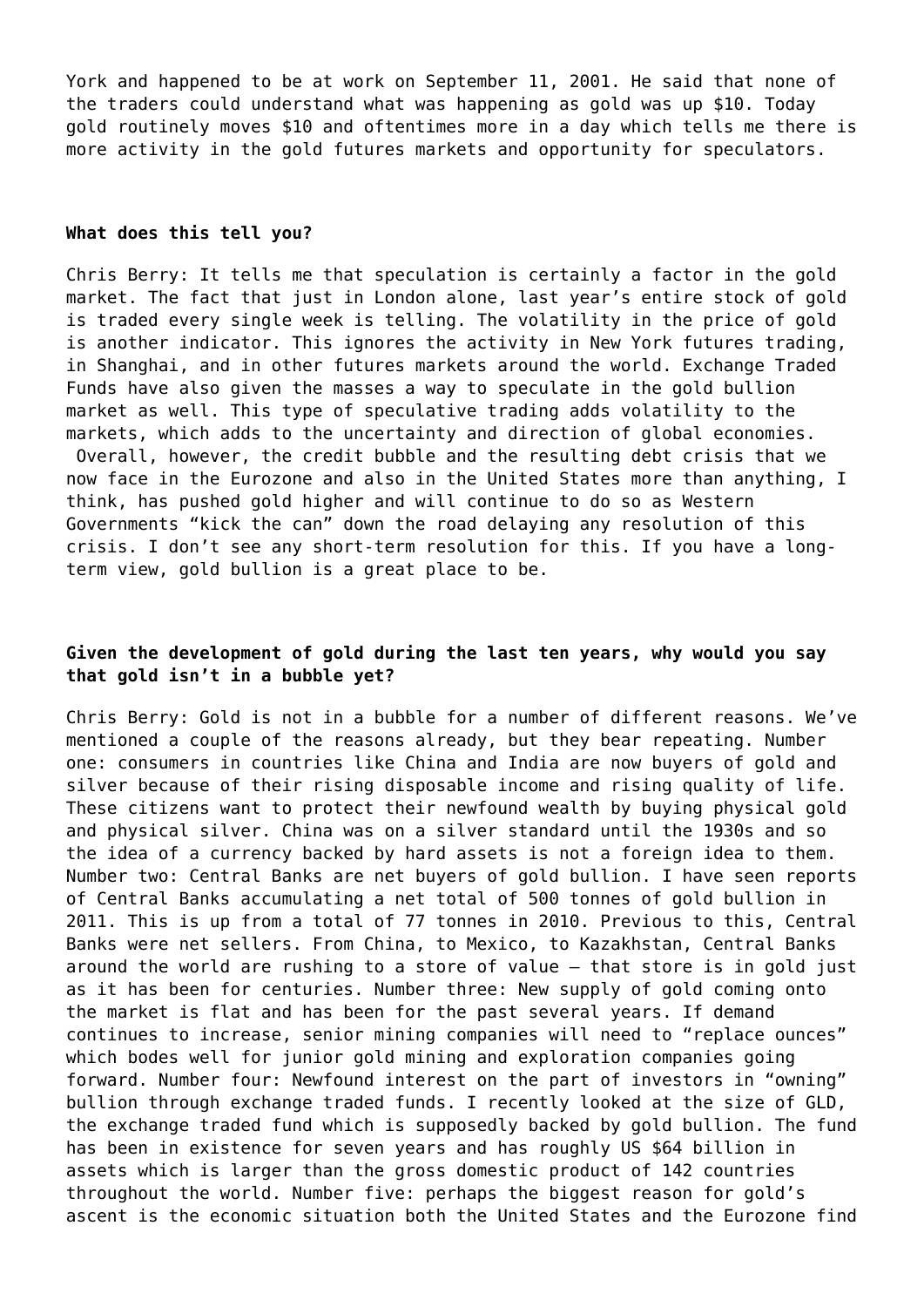themselves in today. A sizable debt burden at both the consumer and federal levels shows no signs of abating. As Western governments attempt to inflate their way out of this debt crisis through printing paper currencies, gold and silver will continue to benefit as safe havens.

## **Would you like to name us your favorite three precious metals mining companies, junior or senior, both in silver and in gold?**

Chris Berry: Sure. But these are in no particular order; they are just ones that I focus on. Also, please keep in mind that I am not an investment advisor, so thorough due diligence on the part of your readers is a must. Starting with silver, one company I like is [Endeavour Silver.](http://www.edrsilver.com/s/Home.asp) This is a Vancouver-based company run by Brad Cooke.

#### **I know Hugh Clark, who is the head of their corporate communications.**

Chris Berry: Hugh is a fantastic representative for the whole silver industry, a very smart guy.

#### **Yes.**

Chris Berry: Endeavour Silver has properties in Mexico, and I visited one of them in Guanajuato, Mexico in May of 2010. This is a company that is growing its silver production and reserves at double digits. They also produce a small amount of gold which lowers their overall cost of production. Endeavour is an emerging silver producer that is generating a tremendous amount of cash flow based on the fact that silver prices are now roughly about \$33 an ounce. Last time I looked at Endeavor's cost of production it was \$5.03 an ounce net of gold credits. In their most recent quarterly update, net earnings, EBITDA, operating cash flow and revenues all increased substantially as did their silver and gold production (all compared to the Third Quarter of 2010). To add to this, their cash costs fell which all combined for a very positive quarter and outlook going forward. Endeavour increased plant capacity at Guanajuato to 1,000 tonnes per day which clearly helped deliver these positive financial results.

Secondly, another company I like is [Hecla Mining](http://www.hecla-mining.com/), which is a company that would be considered a senior producer of silver. This company is the largest silver producer in the United States and operates mines in Alaska (Greens Creek in operation since 1989) and Idaho (Lucky Friday in operation since 1942) as well as other properties which are undergoing exploration activities. The company has no debt, over \$400 million in cash and pays a dividend according to their most recent corporate presentation. Hecla produces between 9 and ten million ounces of silver annually and is in the process of expanding their production capacity by roughly 50% over the next five years. I think this is an undervalued company based on production and their plans for future growth in the business. It trades in the United States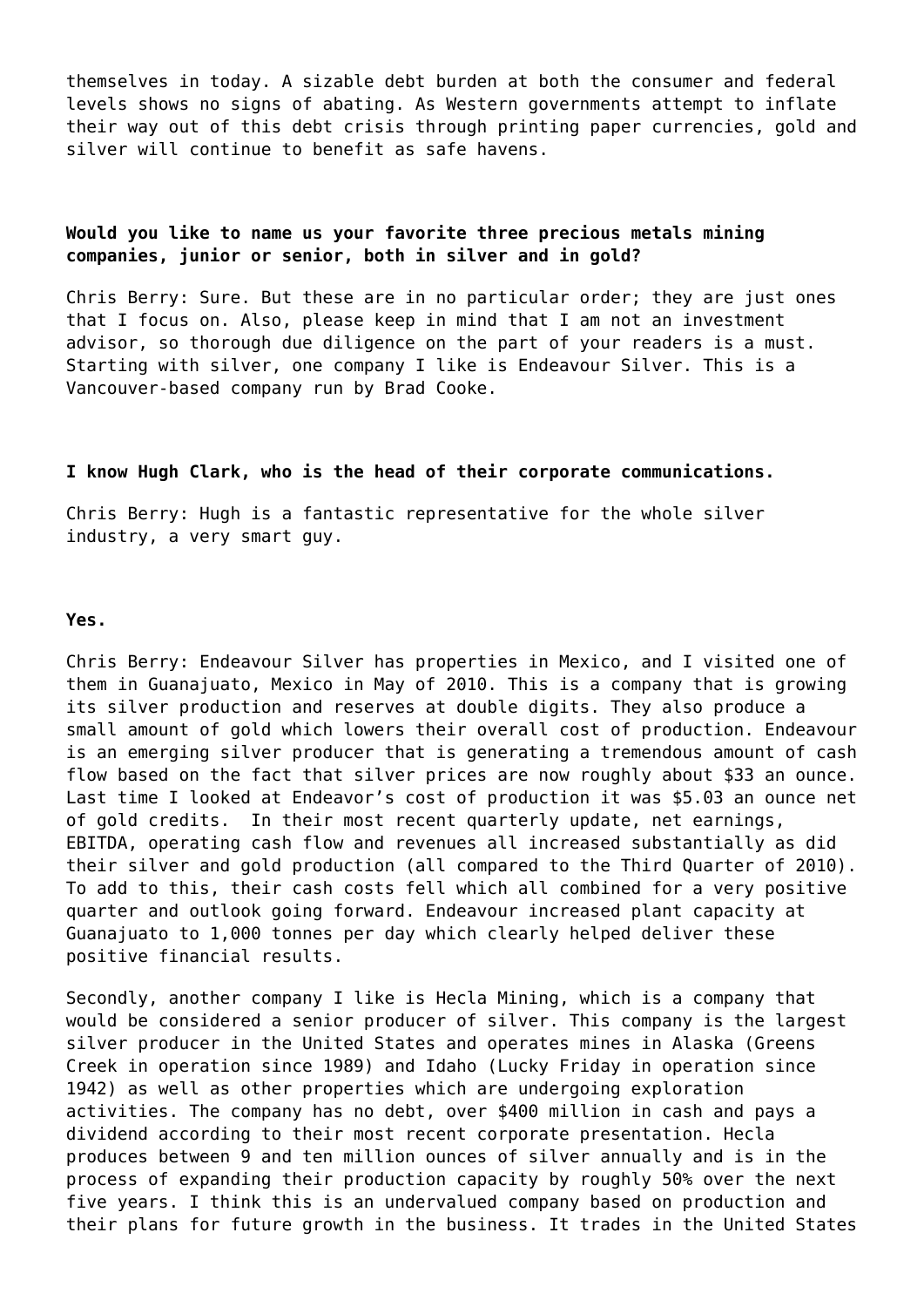now around \$5.75 a share.

Another interesting producer is [Alexco Resources](http://www.alexcoresource.com/s/Home.asp). One of the two or three mining "hot spots", if you will, for exploration and production globally is the Yukon in Canada. This is a territory that about a hundred years ago experienced the Yukon gold rush and is now experiencing a similar rush based on high metals prices and advances in mining technology making certain deposits legitimate candidates for advanced exploration. Alexco has been in the Yukon for some time, and they operate a mine that is called Bellekeno, which holds the distinction of currently being the only primary producing silver mine in Canada. The silver being mined here is also very high grade – thought to be among the highest grade silver in the world. The company will produce between 2.2 to 2.5 million ounces of silver in 2011 and has an aggressive goal to produce 5 million ounces of silver in three years. Last time I looked, the company had about \$50 million in cash on its balance sheet so they are clearly positioned to grow. Alexco is similar to Endeavour Silver: they are thought of as a "mid tier" producer with ample opportunity to expand their production. Additionally, both companies are in great jurisdictions for mining as well. A final aspect that I like about Alexco is the leadership, it's a very well run company. The CEO, Clynton Nauman, is a gentleman with a wealth of experience in the mining industry and is the right person in the right place in the right job.

In terms of gold I would point out [Midway Gold](http://www.midwaygold.com/s/Home.asp). Midway is a company that is involved in advanced exploration for gold, as their name suggests. They have properties in the Western United States, predominantly in Nevada. Their centerpiece property, if you will, is a 70-30 joint venture with Barrick Gold called Spring Valley. I believe the qualified NI 43-101 resource estimate is 2.1 million ounces of gold in the measured and indicated categories and roughly 1.9 million ounces of gold at a cutoff of .14 grams per tonne in the inferred category. Anytime that a junior can attract a senior producer to earn into one of their properties says volumes about the caliber of the company and also about the caliber of the asset. Midway has other properties that are in various stages of development including the Pan deposit in Nevada. They have stated a target of 2013 for production on this property which has a NI 43-101 qualified proven and probable reserve of 864,000 ounces of gold at various cut offs of .21 grams per tonne and .27 grams per tonne and a measured and indicated resource of 1,130,000 ounces of gold at a .14 grams per tonne cut off. A feasibility study was completed on this deposit and the after-tax capital expenditure was \$99 million and assumes production of 81,000 ounces per year at a total cash cost of \$585 per ounce. I own shares in Midway Gold.

In terms of senior gold producers I have to say that they had a really rough go over the last year if you look at the price of bullion, it's been up between 10 to 20 percent, and some of the senior producers just haven't followed suit. That said, the senior gold producer that I follow right now is [Goldcorp](http://www.goldcorp.com/). This is a company that is paying a dividend, generating tremendous amounts of cash flow (over \$680 million dollars worth in the Third Quarter of 2011), and has a cash cost of production (on a by-product basis) of \$258 per ounce of gold. With gold trading for roughly \$1,650 to \$1,700 per ounce right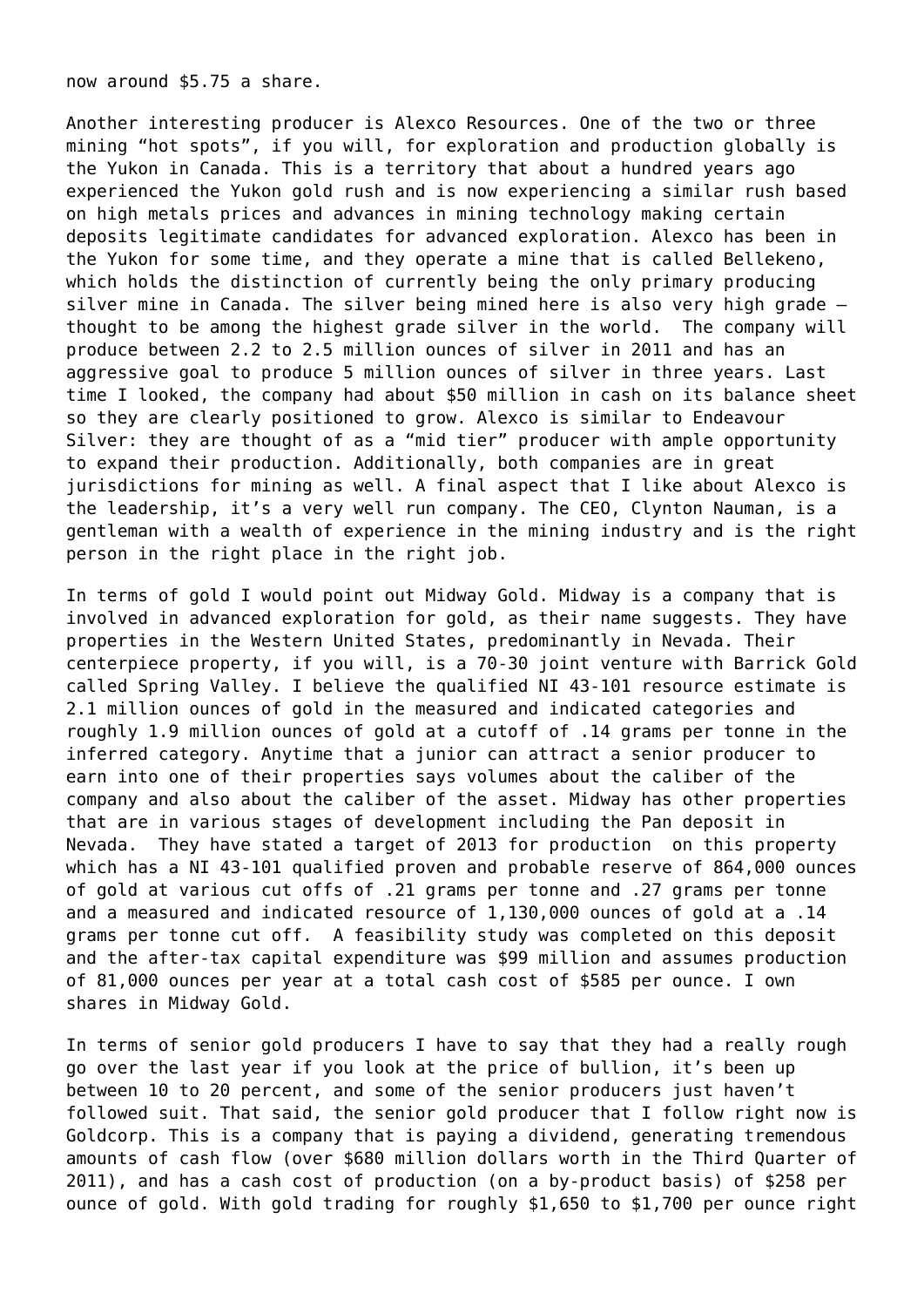now, you can see why the company is in a strong financial position. Goldcorp's Penasquito mine in Mexico is expected to deliver strong cash flow going forward as the company will be producing gold, silver, lead, and zinc from the mine, again lowering the overall cash costs for the company. Goldcorp stands to benefit from exposure to precious and base metal production and a strong development pipeline in the future. I own shares in Goldcorp.

The final company is a hybrid in the sense that it has both precious metal and base metal properties across North America, and that is [Quaterra](http://www.quaterra.com/) [Resources](http://www.quaterra.com/). The company is involved in advanced exploration throughout North America and is run by Dr. Tom Patton. Dr. Patton has a wealth of experience in the mining industry with both senior and junior companies and as CEO of Western Silver Corp, was actually involved in the discovery of the Penasquito mine which I referenced above. I am most excited by this company for the potential it holds with its copper property in Nevada – specifically the Yerington property. This is a former open pit mine with a historical resource estimate that Quaterra is working to make NI 43-101 compliant. I personally am bullish on copper going forward and want to find promising deposits in reliable political jurisdictions such as Nevada.

So those are a few names that I follow in the precious metals arena on right now.

## **Given the potential for a depression, do you think that silver would perform well under those circumstances?**

Chris Berry: If we go into a depression, I would argue that silver will not perform well, and the reason why is because silver is predominantly an industrial metal. In a depression there would be very little economic activity or growth, if any at all. We would likely be faced with a scenario of perpetual economic contraction which would tell me to avoid silver.

#### **Do you see a depression indeed in store for us?**

Chris Berry: I'm looking at this from an American perspective, and I think in the United States we are headed for a deflationary spiral. Look at what Fed chairman Ben Bernanke has done to the monetary base. He has opened up printing presses and they have not stopped which has exponentially increased the money supply in the United States. Let me show you this chart which shows relatively steady growth in the monetary base in the U.S. economy – and then it just absolutely explodes when the Great Recession hits: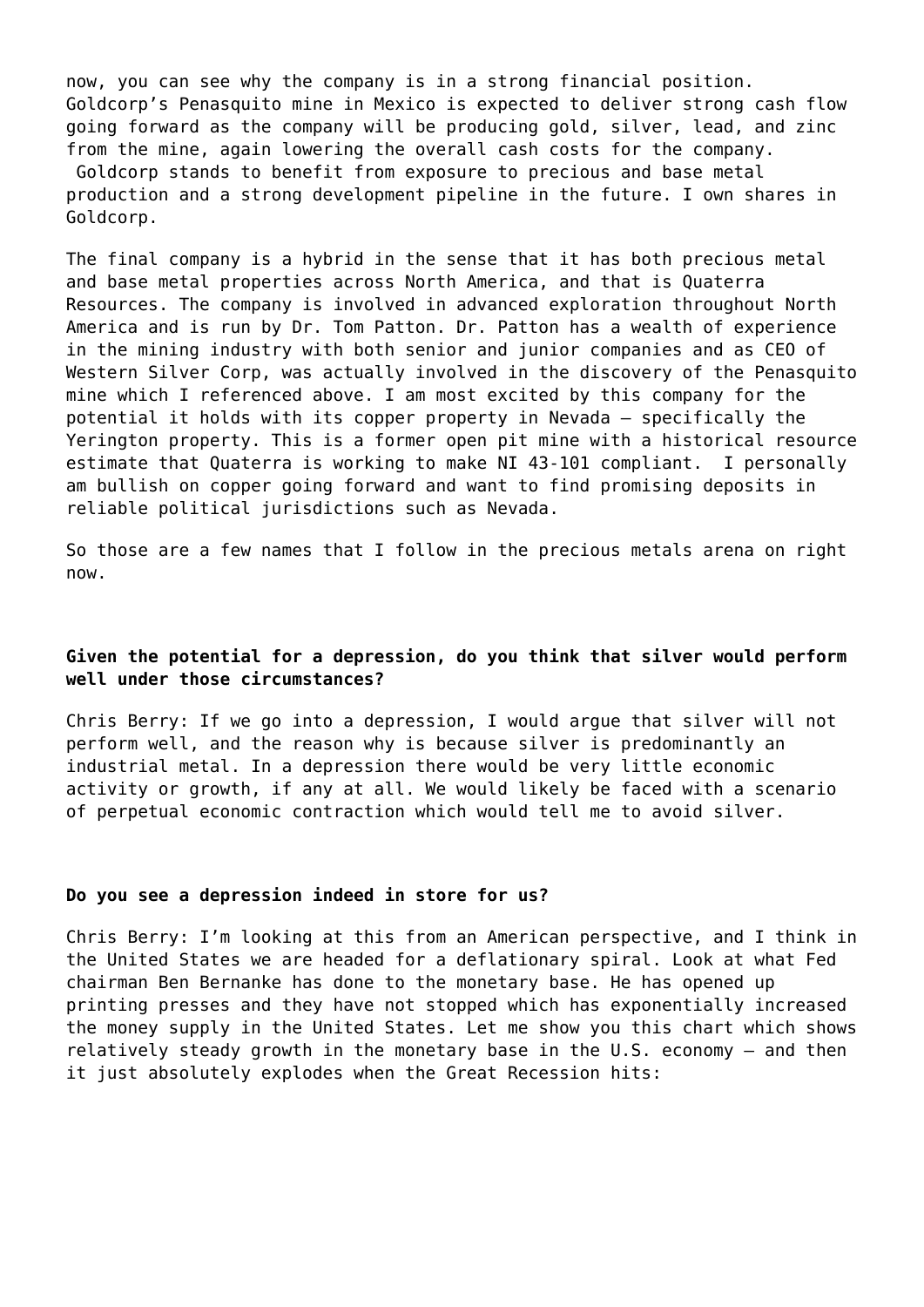

Next, look at what happened to Money Multiplier in the US economy:



Essentially, for every dollar put into circulation in the US economy, at least an additional dollar should be created through lending and economic growth. This chart shows us that every dollar injected into the US economy is now creating *less* than one dollar of growth. So while the money supply is increasing, the Money Multiplier tells us that that money is not being lent, suggesting sluggish economic growth going forward at best.

The theory behind this idea is that you flood the economy with money to stoke aggregate demand, credit, bank lending and, ultimately inflation. Inflation is a dirty word, generally speaking, but a little inflation in an economy is actually a good thing. There are, of course, differences between cost-push and demand-pull inflation, but that is another topic for another time. After all of this activity, banks are not lending which I think says something about the true state of their balance sheets. Basically what the banks in the United States have done is taken this money from the Fed and they are holding on to it. Nevertheless, the Fed continues to print more money, which is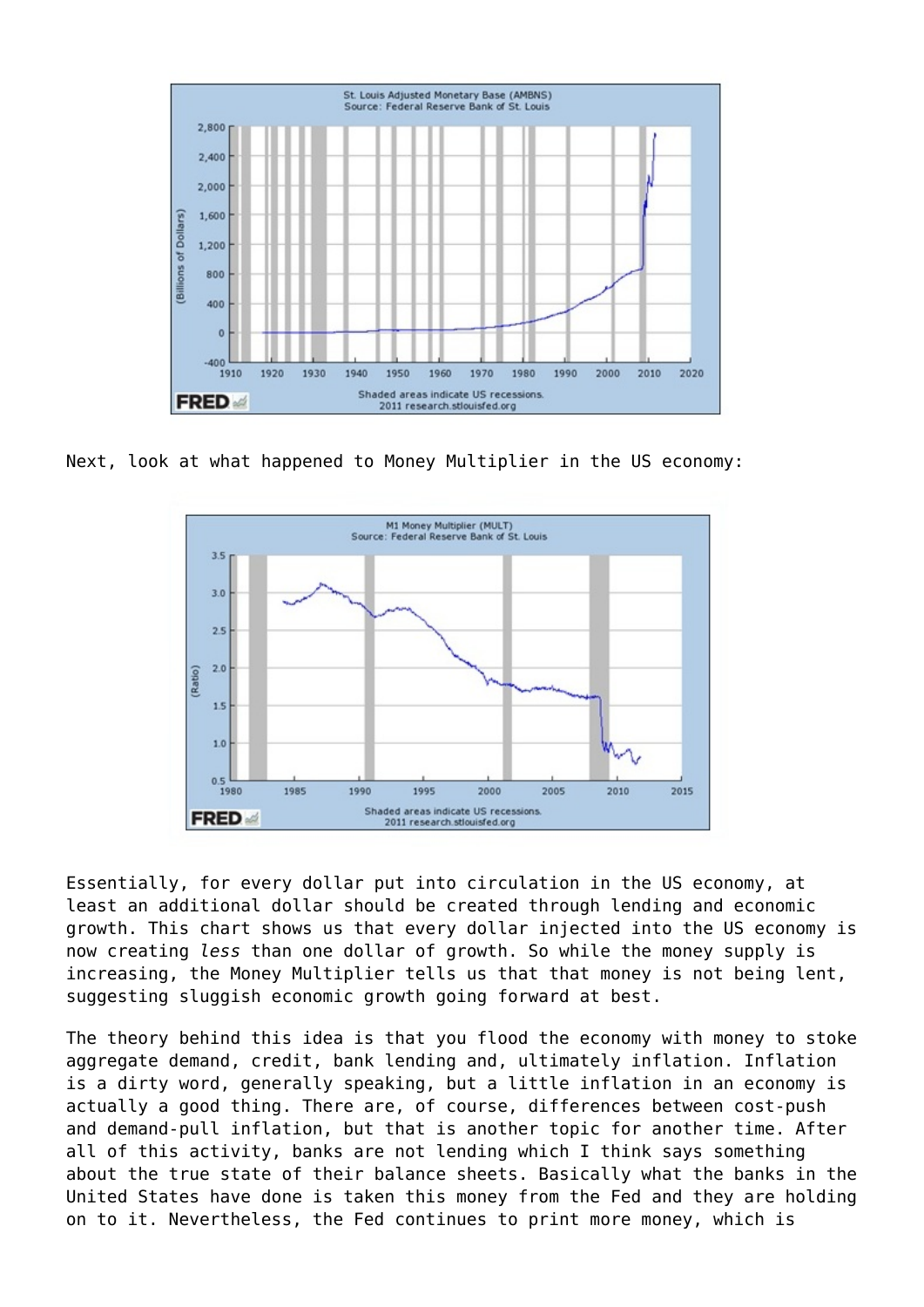another reason why people around the world are running to gold.

There appears to be a little growth in the US economy with Third Quarter GDP growing at 2% but this growth is not robust enough to stoke aggregate demand in the United States. This challenge is compounded by a high structural unemployment rate. You have tremendous slack in the economy, and that's why I think deflation is what we will see before we will see any inflation. Every credit cycle has to clear itself and finish before a new one can begin. Every debt must be repaid. In the United States we are still muddling through a collapsed credit bubble. You have a gigantic debt overhang on the consumer and on the corporate level as well, and until that clears, until this deleveraging process that needs to take place is done, banks will not continue to lend at levels that can aid in economic growth. Most deleveraging cycles can take between five and seven years to complete. The Fed can print all the money it wants, it doesn't appear that it's going to do any good.

#### **Why are the gold policies of the developing world fundamentally different compared to the gold policies of the West?**

Chris Berry: Well, let's take China. I mentioned earlier that as recently as the 1930s, China was on a silver standard. The idea of sound money is not a foreign one to the Chinese. China of course has \$ 2.5 to 3 trillion of foreign reserves that consists predominantly of paper fiat currencies. The Chinese obviously realize this and that's why they are diversifying out of dollars and Euros and into hard assets such as gold. Just as an example, in the year 2000 China was responsible for 6 percent of global gold bullion demand. Ten years later, in 2010, they were responsible for 18 percent, and that will increase allegedly again in 2011. Another example is India, which is the largest importer of gold bullion in the world. Last year they imported 958 tons. This year they will import more than 1000 tons. China and India have to support their populations with sound money. Paper currencies will not rule the day – they never have. Additionally, take a look at the recent actions of the Central Bank of Kazakhstan that has exercised what is known as "priority right." That gives the central bank the right to buy all domestic gold production starting on January 1st, 2012. One final example is Mexico. In January of 2011 they imported 7.3 tons of gold, in July of 2011 they imported 100 tons – it increased in seven months by more than a factor of ten. These are just two relatively obscure central banks in the developing world that are running towards gold because they seem to have realized the folly of fiat currencies.

## **You've mentioned China. What are your thoughts related to the fact that China is not just the largest silver producer in the world, but is also importing a lot of it?**

Chris Berry: This speaks to their voracious appetite for metals in general. China is the biggest producer and consumer of a whole host of metals. Gold and silver are just two of them. They are responsible for over 40 percent of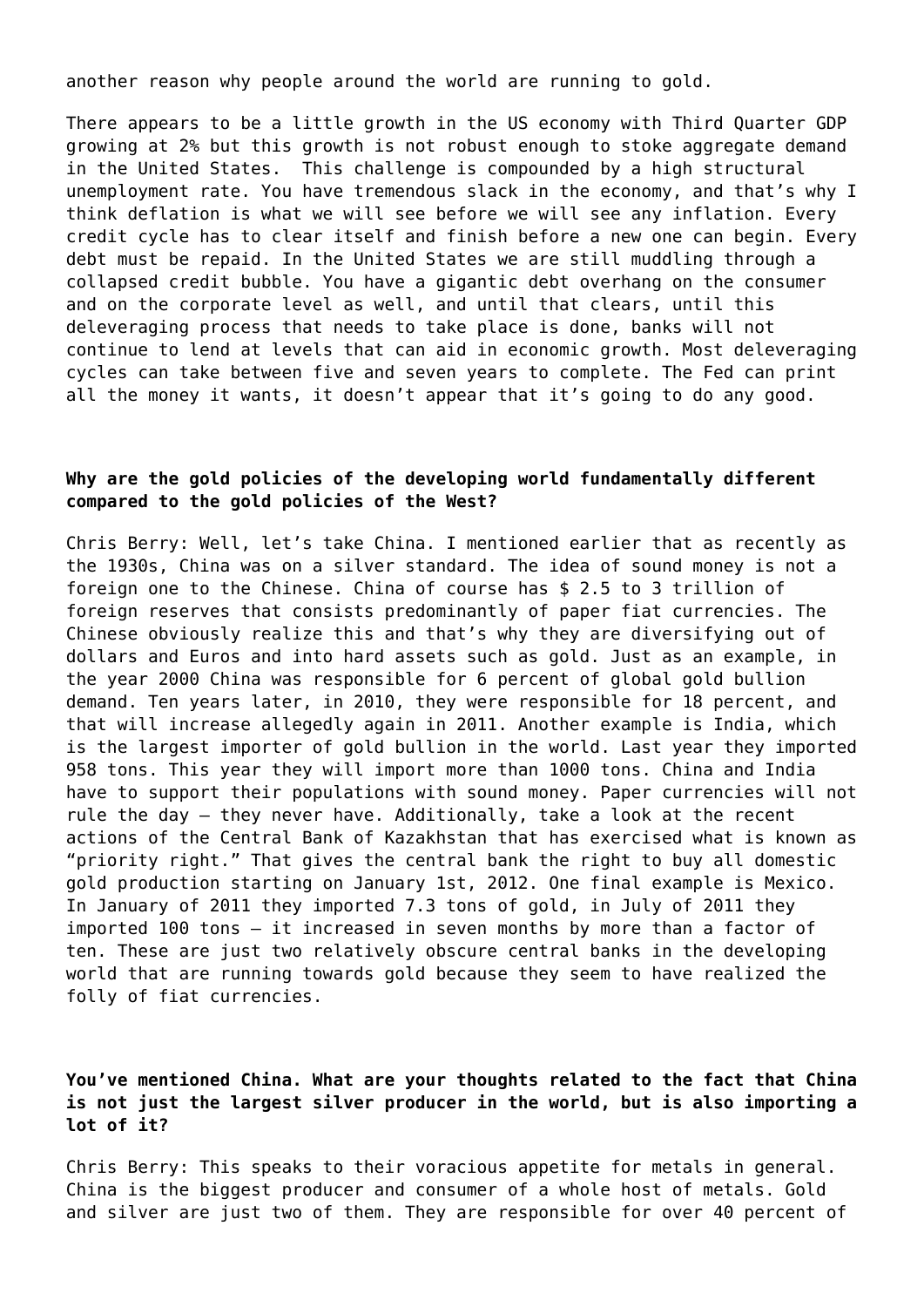global copper consumption as well. With respect to silver, China was exporting as recently 2005 100 million ounces of silver every year. Last year they imported over 100 million ounces. This dramatic reversal has to do mainly with economic growth and silver's indispensible role as an industrial metal, but also again with the fiat currency argument and silver's role as a store of value.

## **There are clear signs for a Sino-Russian "comprehensive relationship," as Chinese president Hu Jintao called it.What are the reasons for that and what do you expect from that?**

Chris Berry: I think it revolves around access to natural resources. China's leaders are trying to keep their population happy, for lack of a better phrase, and they will do so by providing an increasing quality of life for their citizens. This increasing quality of life is built on the back of resources. Russia is a country that is blessed, similarly to Australia or Canada, with abundant natural resources. So this "comprehensive relationship" really revolves around access to natural resources. Furthermore, China and Russia don't want the United States meddling in their back yard anymore, as it did in 2005 when George W. Bush went to India and signed a civil nuclear agreement designed to grant access and transfer of nuclear technology to India for civilian purposes. Recent moves by President Obama to establish a US troop presence in Australia are sure to raise some eyebrows in both Beijing and Moscow as well. It is also instructive to see Vladimir Putin recently call for a "Eurasian Union" bringing together various former Soviet states and leveraging their strengths. I think that is also a push-back against the United States and their military and diplomatic presence in the region.

## **Do you think that China and Russia will both issue one day maybe two gold backed currencies or even a common one?**

Chris Berry: Well, if things continue the way they are, I absolutely do. One sign of things to come is the agreement that Russia and China signed to avoid the U.S. dollar in bilateral trade. The thinking here is that this is a small step in the direction of dethroning the US Dollar as the world's reserve currency. However, the U.S. dollar right now is so liquid and it is so entrenched – about 85 percent of global trade is settled in U.S. dollars, and 60 percent of that has to do with trade which originates and settles in countries outside the United States. It's an overwhelming percentage of global trade that is settled in U.S. dollars, and ultimately yes, I see that changing, but I don't see it happening anytime soon. And to hammer that point home as to why, the United States has the strongest military in the world, and as long as it has the strongest military in the world it will have the reserve currency. These are the types of politically incorrect statements that politicians can't make, but let's face it, it's true.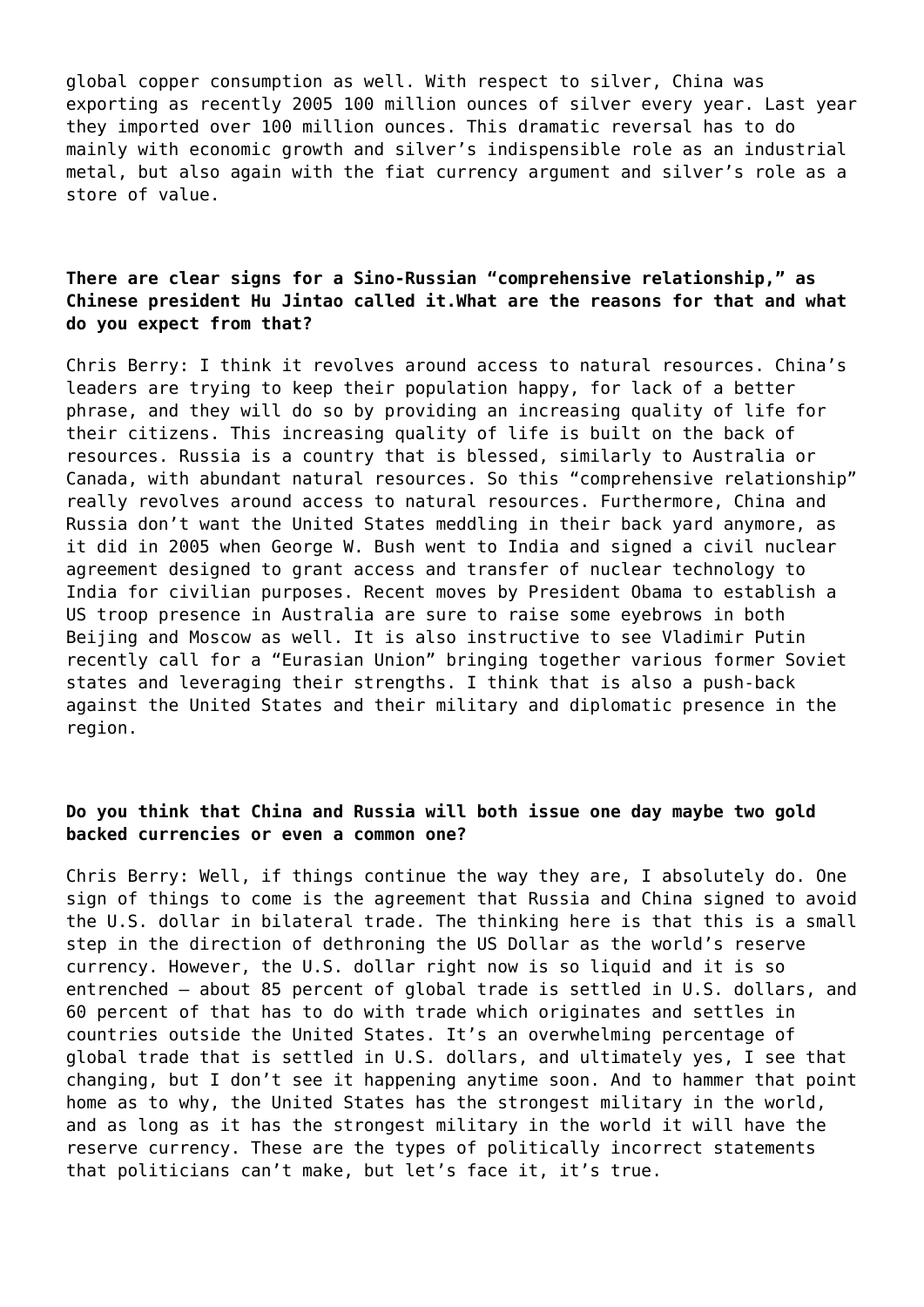**Since one could make the argument that the U.S. is using its military in order to ensure that it gets a large chunk of the global crude oil supply, which is priced in U.S. dollars: what are your thoughts related to Peak Oil?**

Chris Berry: I think we have past the point of "Peak Cheap Oil," so to speak. If that s not the case, then why is British Petroleum drilling in three miles of water off the coast of Louisiana? Or in Saudi Arabia, why do they have to pump more and more water down the oil fields like Ghawar? It appears to me that the easily accessible, or cheap oil, has been found. Peak Oil is a little bit of a moving target – if we haven't reached it, we are certainly close. And that's a problem when you consider economic growth rates emanating in the emerging world continuing at their current pace. These economies will need access to oil to aid in the growth their economies. Additionally, we in the West have become accustomed to a high quality of life that is built on the back of hydrocarbons such as oil. Are we willing to accept a lower quality of life so those in the emerging world can catch up with us? I don't think so.

Therefore, you will see upward pressure on the price of oil, and it will be harder to find and more expensive to refine. So "Peak Cheap Oil" is the more appropriate phrase. The recent discoveries of shale oil and gas in North America with fracking technology and horizontal drilling offer hope, but the end game remains to be seen.

## **Are we in the West following a short-sighted energy and natural resources policy?**

Chris Berry: Answering this from the U.S. perspective, I don't think we have a clear policy at all.

## **Well, at least Richard Cheney had one in the past with his "National Energy Policy" that was published in May of 2001. (1)**

Chris Berry: Yes. But in general the phrase here to use is "NIMBY" – Not In My Back Yard. We have a very high quality of life in the West, but to support this it takes an increasing amount of resources. People want to ignore some domestic sources of energy such as coal because it is dirty, and instead they want to focus on other forms such as renewable like wind turbines and solar. They certainly have their place as the energy mix in the future will involve renewable energy sources – but no one source is going to win out. In the United States our political class needs to realize that and needs to level with the electorate and say: Look, coal is going to be around for a long, long time, so is oil, so are hydrocarbons in general, and renewable energy sources have their place, but it will continue to be a very small percentage of electricity generation going forward in my opinion. We need to find a balance between "business as usual" and a sustainable future because right now, globally we're headed for conflicts surrounding resources as billions of citizen strive for a better life.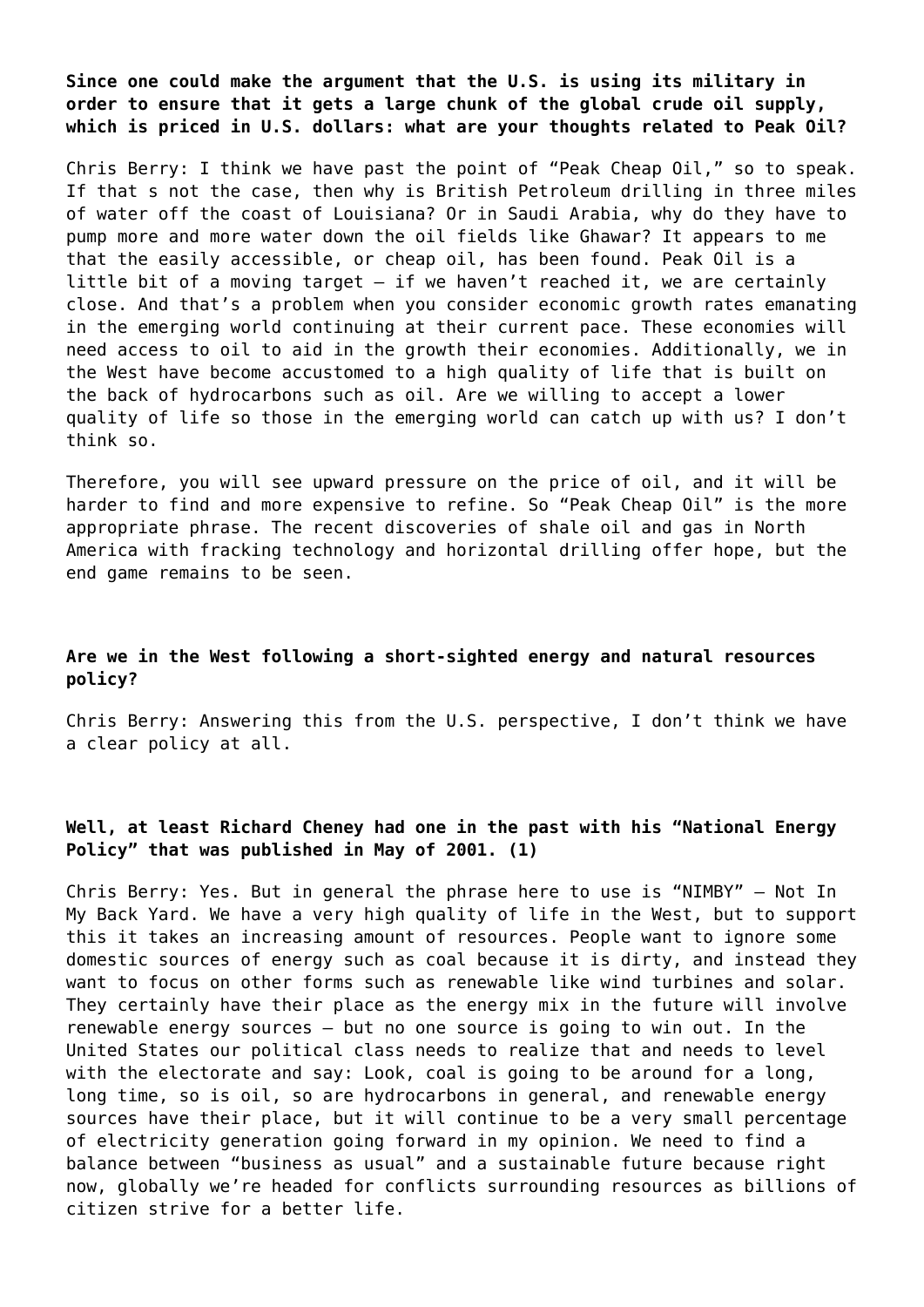#### **Do you think that the oil market is really a free market driven by supply and demand?**

Chris Berry: Predominantly, not entirely, but predominantly the answer to that question is yes, but again going back to what we've talked about a little bit earlier with gold, ETFs and futures trading, I'm sure there is also speculation in the oil markets. When oil hit \$147 per barrel in 2008, you look at the chart and it just went too far too fast. There was a lot of speculation in there, no question, because as quickly as it went up to \$147 it fell down \$35. That said, coming back to the quality of life theme I have mentioned several times in this interview, this is the real driver of oil demand going forward.

## **Do you think that it is inevitable that continental Europe will have to built something like an energy alliance with Asia?**

Chris Berry: I would change that question slightly, I think an energy alliance is inevitable, but it will be with Canada or with the United States., A lot of the gas and a lot of the resources that are being produced in Asia are being consumed internally. Europe is obviously very reliant on Russia for gas imports, but because of diplomatic snafus the Russians can literally "turn off the tap" and suddenly Europe starts to shiver during the winter months. This is a huge trump card that Russia holds over Europe and so if I were a politician in Western Europe I would actively be looking at closer relationships with the United States and the shale gas deposits that are now being discovered or with Canada and their oil sands deposits in Alberta and Saskatchewan.

#### **You pay a lot of attention to the lithium industry. Why?**

Chris Berry: Lithium is one of the lightest, if not the lightest of all metals and the lithium-ion battery is on the verge of revolutionizing the transportation industry and the energy storage business. China and the United States are spending billions of dollars on battery research. In fact, China is spending quite a bit more to innovate and develop intellectual property surrounding batteries and vehicle electrification. Lithium is at the forefront of this race for next generation technologies. It is a critical metal, and it will remain front and center going forward. Lithium is mined mainly in China, Chile, Argentina, and Australia by four primary producing companies. If electric vehicle adoption (both electric vehicles and electric bikes) really takes hold, lithium will be a very profitable metal as technological advancements are certain due to the research and development dollars governments around the world are pouring into battery research.

**Another industry you pay close attention to is the rare earth industry. What**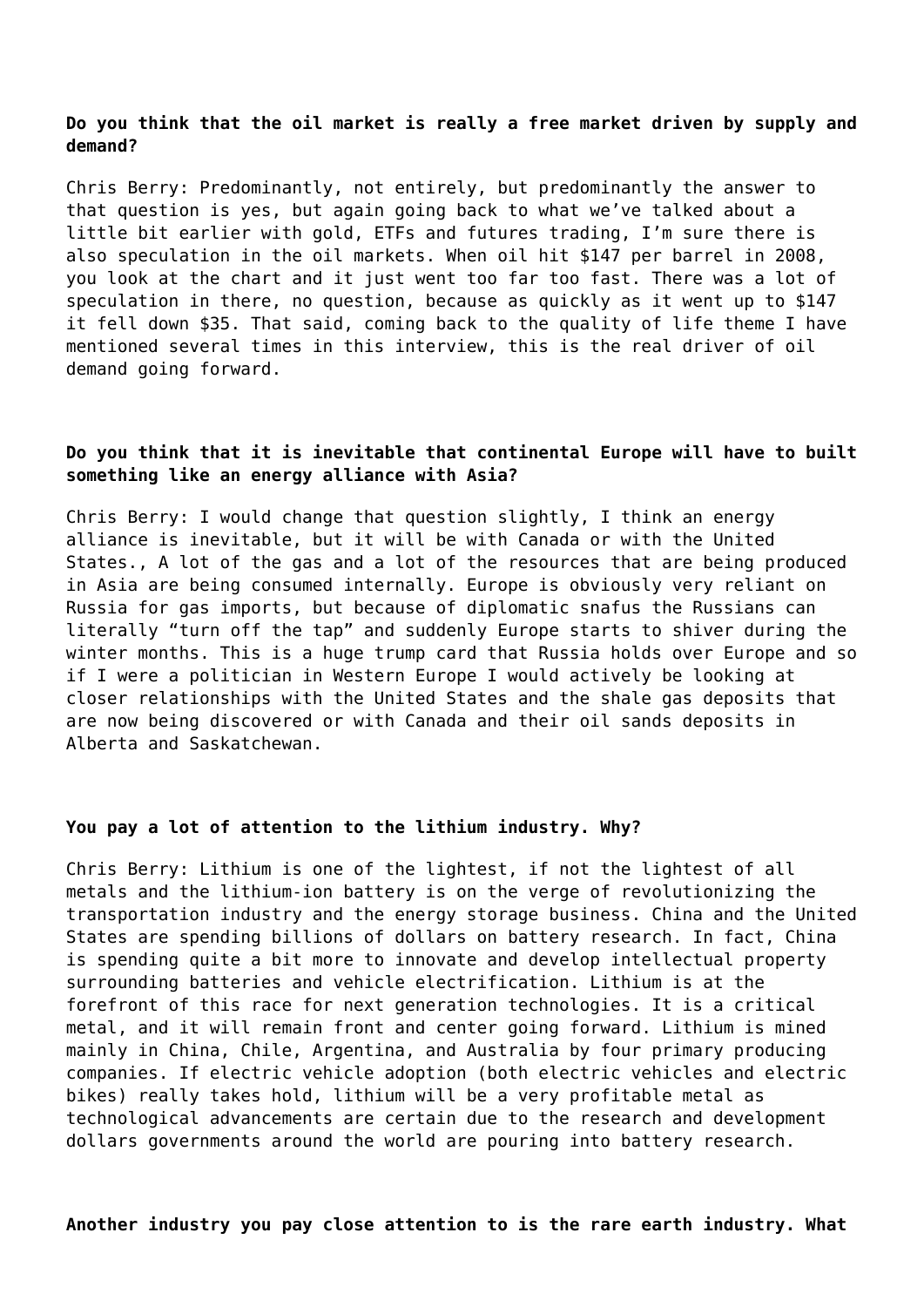## **are the keys to understand that specific industry? Do rare earths become increasingly subjects of geopolitical games?**

Chris Berry: Yes, absolutely. Rare earths are politicized metals. Two years ago they were not in the news at all, and now they are routinely on the front page of many newspapers throughout the world. Politicians in Brussels, Washington DC, Ottawa, and Beijing are all aware of the strategic importance of a reliable supply of these metals for industrial and defense purposes. It has been a great ride for investors in the rare earth industry, but that ride is just about over. The issue here is you have over 300 companies globally that are involved in the rare earth industry searching for rare earth deposits outside of China, which controls 97 percent of a market of about 130,000 tons of supply. Those 300 companies are way, way too many. This industry, as quickly as it blew up, it will shrink down to five or ten core companies that have deposits outside of China and are able to set up a supply chain. That will take between five to ten years, so this supply crunch that I think we are seeing in rare earths is here to stay, but in terms of investing the easy money has been made. You should be very careful, focusing on deposits that are in safe geopolitical jurisdictions, for example Canada or Sweden, focusing on deposits that have a preponderance of heavy rare earth mineralization as opposed to light rare earths, and you should look for companies that have a good understanding of the metallurgy of the deposits, because you have to separate all seventeen rare earths one by one. This is key and is an enormously difficult task to accomplish, both technically and financially.

## **Do you think that the blackmail potential associated with rare earths will increase?**

Chris Berry: I think so, but it will increase to a point. If the prices of these rare earths continue to go up by triple digits, like they have been, you will see companies like Toyota or BMW engineering around the use of rare earths in the motors and magnets for their vehicles. So rare earth demand will not vanish, it will be a very tight market and out of balance for a number of years for select rare earth elements, but you are starting to see companies engineer around the usage of these critical materials, and they really are critical for example in terms of magnets. The Chinese have instituted export quotas on rare earth oxides in recent years and I expect this to continue in various forms as the Chinese look to maintain their stranglehold on the rare earth market and build their own clean tech and defense industries.

#### **The book author F. William Engdahl wrote a few months ago:**

"*'A man can get used to pretty much anything with time, except dying…and even that with some practice.' Well, as fate has it, it seems we, the vast majority of the human race, are about to test that adage in regard to the availability of our daily bread itself." (2)*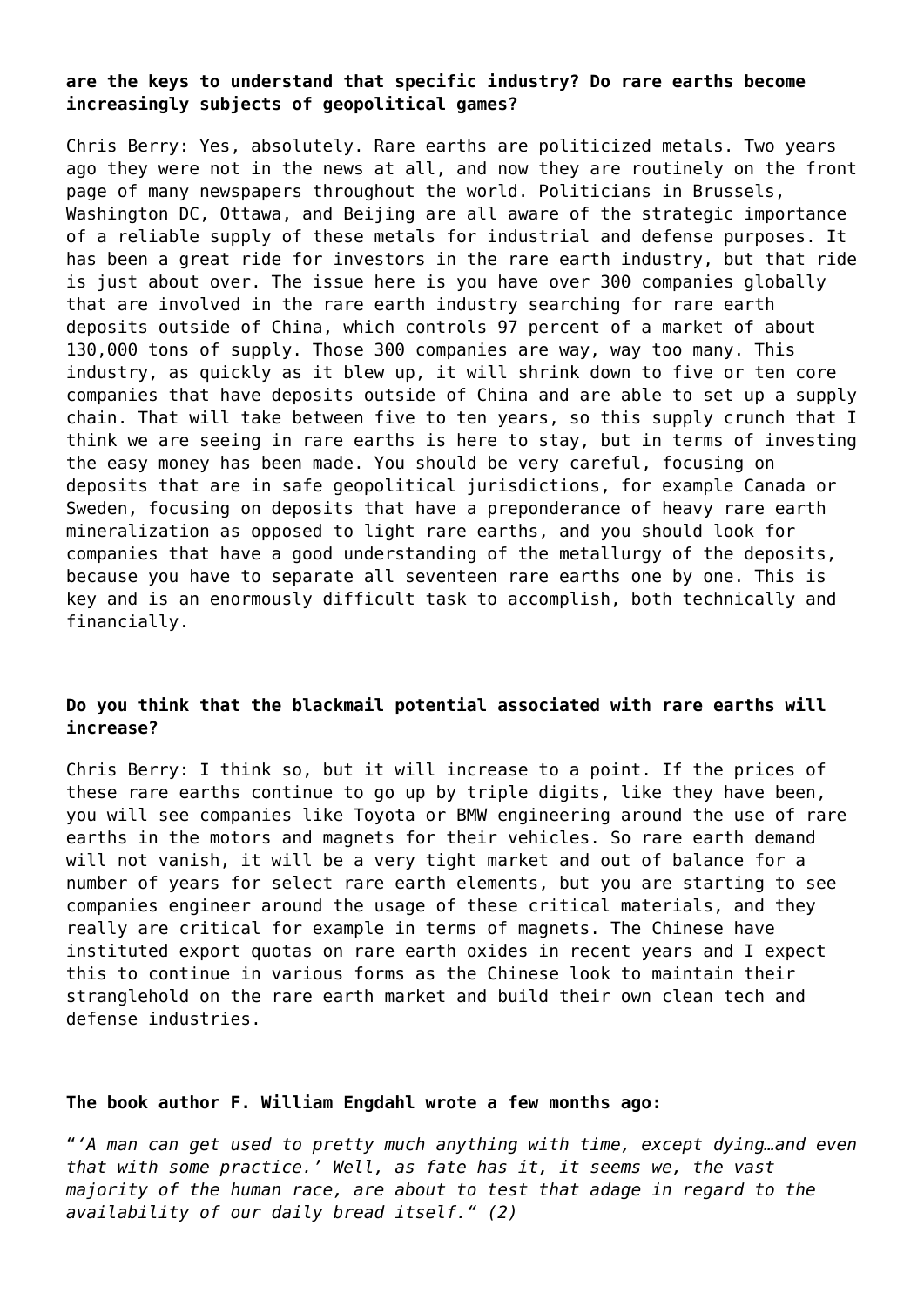**How do you think will that test of a life without food turn out on a global scale?**

Chris Berry: Feeding a hungry and growing population is key for any society, and I think this is an interesting question because on October 31st, 2011 according to the United Nations the 7 billionth human being on earth was born. You are seeing a global population that is increasing at an increasing rate. This rate of increase is not forecast to continue indefinitely, but nevertheless on the one hand you have population increasing and on the other hand arable land decreasing to the tune of 103,000 square kilometers every year. To put that in perspective, that is the size of the country of Iceland. So the next time you are looking at a map look at Iceland, this is roughly how much arable land is lost each year on a global scale. This trend makes the case for another one of my favorite elements which is potash. I am very interested in potash and its usage.



#### **Why?**

Chris Berry: Because of what it does for crops. It has a whole host of beneficial factors: it increases yield, it retains water in the soil, it produces fresher produce, all kinds of things. Potash and phosphates will be key in the future based on increasing and hungry populations and decreasing arable land.

#### **Do you think Monsanto will target this?**

Chris Berry: If they haven't already, they will. The potash market is controlled by a small number of major players and can be thought of as an oligopoly. Monsanto isn't included in this oligopoly, but is really more of an agricultural giant.

One of the uses for potash is in the growth of biofuels. This is sort of a question that opens Pandora's Box: Is it right to take corn and use it to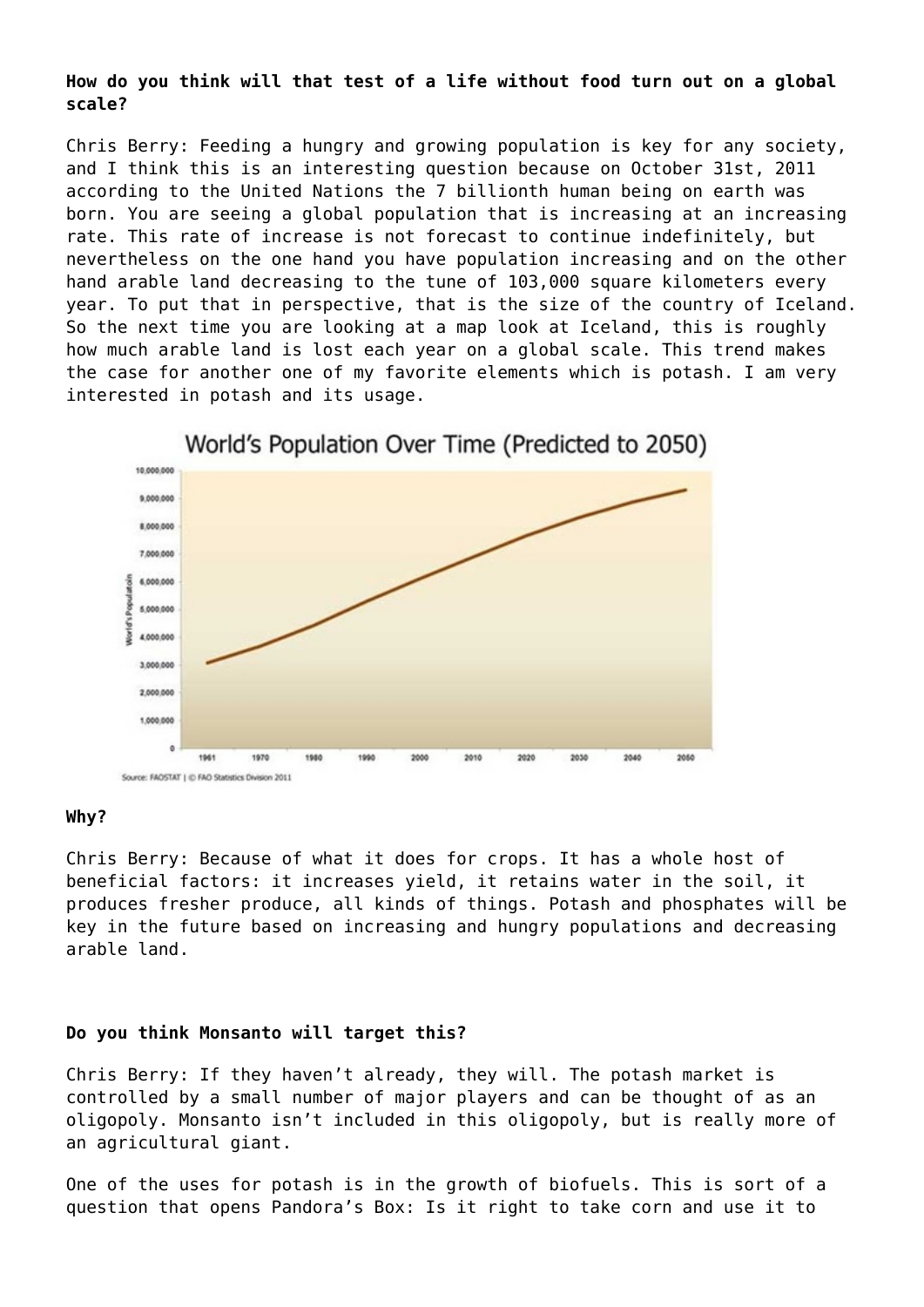create ethanol or bio-diesel for transportation, when you have a billion people globally that live in poverty and need to eat? That is probably another conversation for another interview, but this is an open moral question that we have to ask ourselves as the population gets bigger and it gets harder and harder to feed everybody.

#### **What advice would you like to give our readers at the end in order to survive the hard times we're going through?**

Chris Berry: Self-sufficiency is key. Relying on government, relying on anybody except yourself or your loved ones is a very bad bet going forward. Shall I tell you my own personal philosophy in that respect?

#### **Please.**

Chris Berry: I have about 5 to 7 percent of my wealth in hard assets, gold and silver bullion and coins and I continue to accumulate each. I have six months of living expenses readily available and not in a bank. Regarding investing, we practice what we call Discovery Investing where we use a ten point grid to evaluate micro-cap companies that have potential to make discoveries, whether they be a gold deposit or a cure for cancer. We believe that wealth is created through discovery. I welcome your readers to sign up for our free newsletter at [www.discoveryinvesting.com](http://www.discoveryinvesting.com/).

I would try to avoid debt at all costs. Being liquid, staying liquid, staying debt free, protecting yourself and making wise investments in precious metals and select companies focused on commodities markets I think is wise.

#### **And also the awareness that threats like a depression are looming.**

Chris Berry: Yes, being aware is a great point. This is again what I do: I try to learn everything I can about how the rest of the world is living their life, I travel extensively and look at history as a guide, and I also consume information about resources, resource dependence, resource wars and resource nationalism because this is another theme that will continue to rear its ugly head with some potentially unfortunate consequences.

#### **Thank you very much for taking your time, Mr. Berry!**

SOURCES:

(1) Compare "National Energy Policy. Report of the National Energy Policy Development Group", May 2001 under: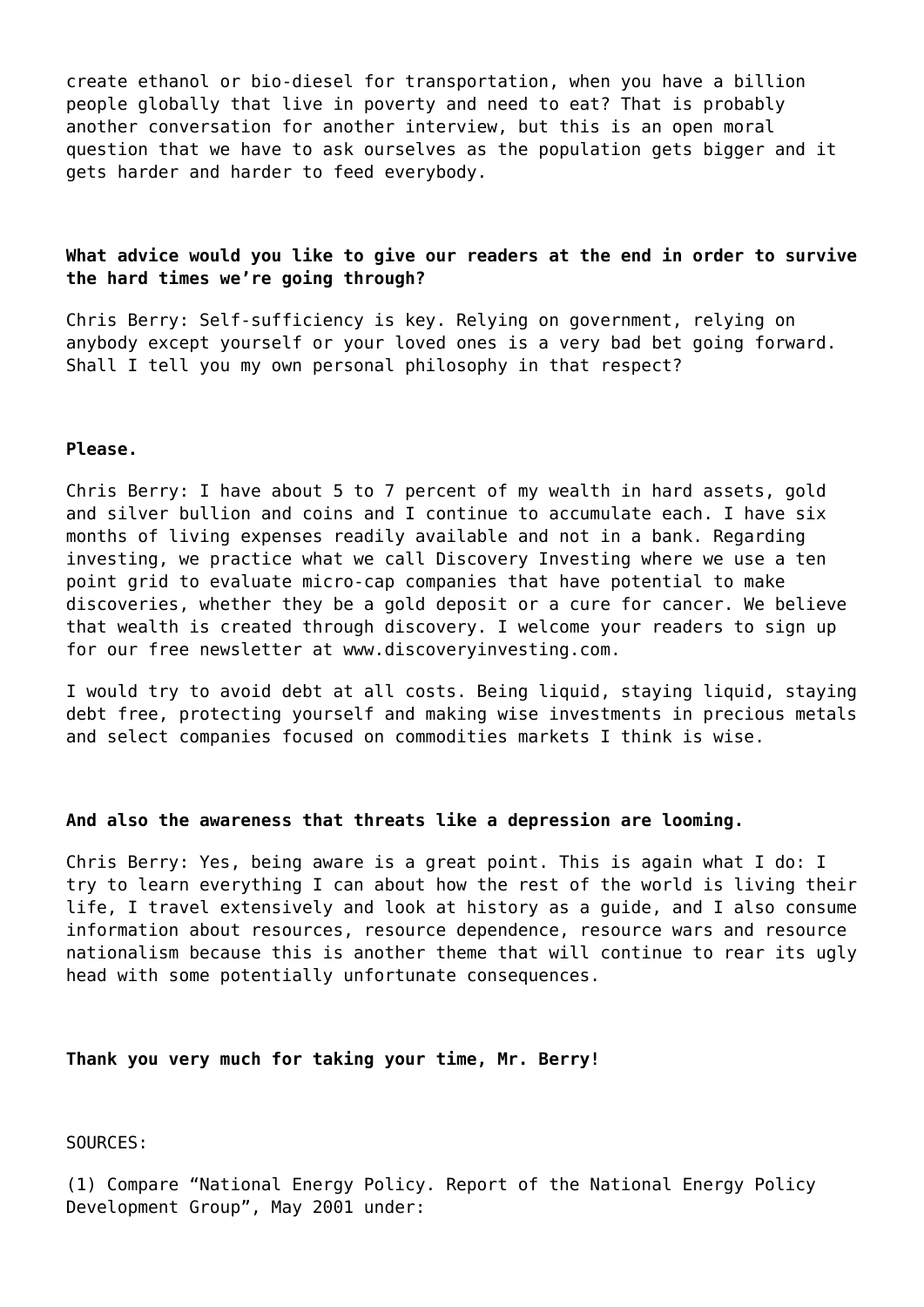<http://www.wtrg.com/EnergyReport/National-Energy-Policy.pdf>

(2) F. William Engdahl: "Getting used to Life without Food. Wall Street, BP, bio-ethanol and the death of millions", published at Global Research on July 3, 2011 under:

<http://www.globalresearch.ca/index.php?context=va&aid=25483>

#### *The interviewee:*

*Chris Berry (1974 – Phoenix, Arizona) holds an MBA in Finance with an international focus from Fordham University and a BA in International Studies from The Virginia Military Institute. He spent more than a decade working across various roles in sales and brokerage on Wall Street. In 2010 he founded House Mountain Partners LLC. The firm focuses on the intersection of three spheres:*

*\* The changing geopolitical relationship between emerging and developed economies;*

- *\* The commodity and energy space;*
- *\* Junior mining and resource stocks.*

*Chris Berry is a member of the Canadian American Business Council and an active contributor to the Morning Notes email newsletter, along with his father Dr. Michael Berry (see: [DiscoveryInvesting.com](http://discoveryinvesting.com/)), and writes columns for various publications such as the Gold Report. He lives in New York City, U.S.A.*

The content in this interview is for information purposes only. None of the information contained in this report is intended as or constitutes an offer to sell any securities to any person or a solicitation of any person of any offer to purchase any securities. No investor should rely exclusively on the content in this report in making an investment decision and House Mountain Partners, LLC has made a concerted effort to present the facts to the best of their knowledge. Please consult your financial advisor and perform your own due diligence before considering any companies mentioned in this report.

The material in this report is based on data from sources we consider to be accurate and reliable but is not guaranteed as to accuracy and does not purport to be complete. Opinions and projections found in this report reflect our opinion as of the report date and are subject to change without notice.

I, Chris Berry, certify that the views expressed in this interview accurately reflect my personal views about the subject, securities, and issuers. I or my family members and associates may, from time to time, own shares in the companies mentioned in this report. I own shares in the following securities mentioned in this report: **Midway Gold, Goldcorp**.